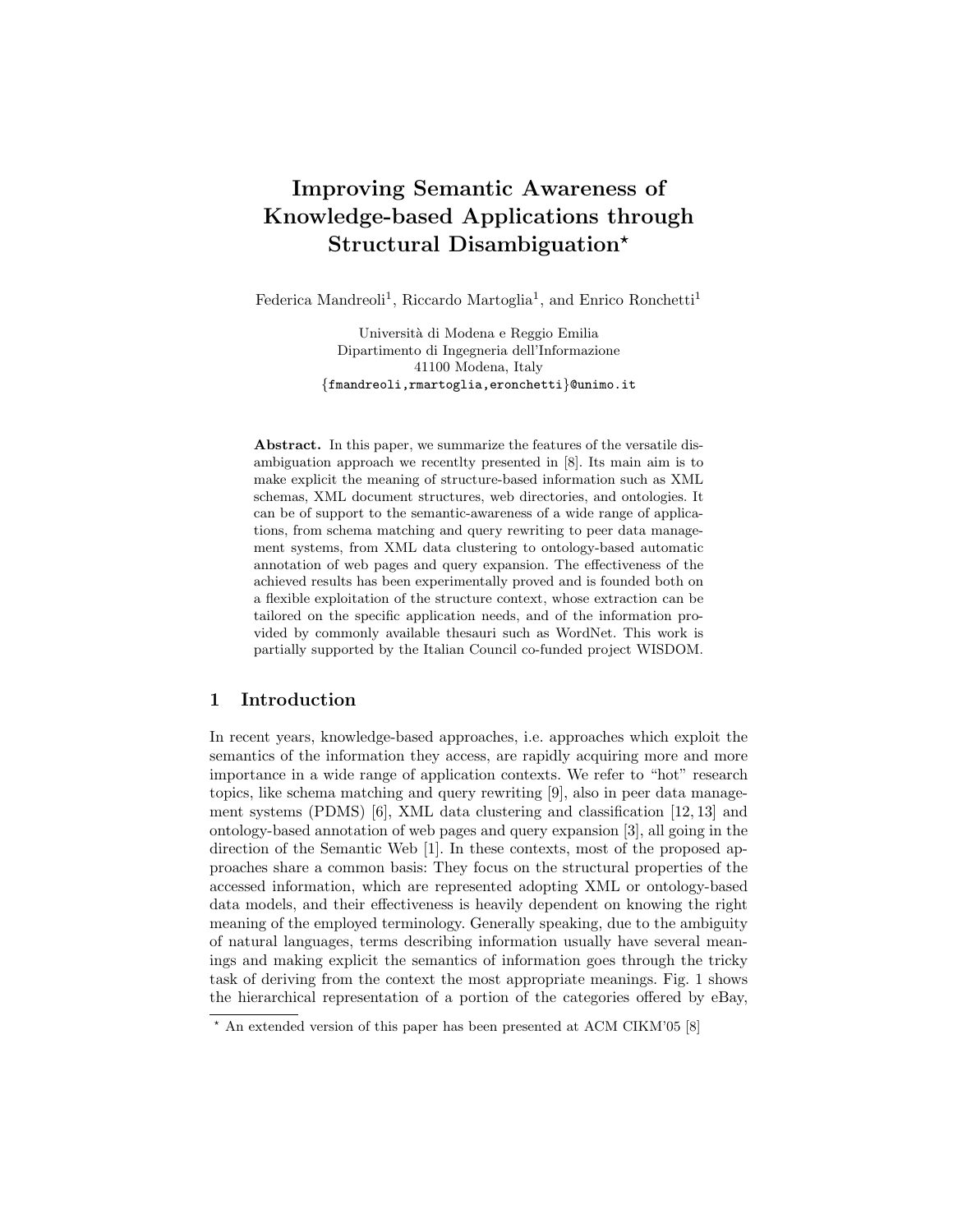

Fig. 1. A portion of the eBay categories.

one of the most famous online marketplaces (nodes are univocally identified by their pre-order values). It is an example of a typical tree-like structure-based information managed in the above mentioned contexts and which our approach is successfully able to disambiguate. It contains many polysemous words, from string to which WordNet [11], the most used commonly available vocabulary, associates 16 meanings, to batteries (11 meanings), memory (10 meanings), and so on. The information given by the surrounding nodes allows us to state, for instance, that string is a "stringed instrument played with a bow" and not a "linear sequence of symbols", and batteries are electronic devices and not a group of guns or whatever else.

For most of the knowledge-based approaches present in the literature, the problem of making explicit the meanings of words is usually demanded to human intervention and till now machine-based solutions have only been marginally addressed in the context of structure-based information. On the other hand, in the most cutting edge semantic-aware application contexts the role of humans is limited to that of user while, when some kind of human intervention is provided for, unassisted semantic annotation is a quite tedious task.

In this paper, we provide a summary of the main features of the approach we are working on (and whose current status we recently presented in [8]) for the disambiguation of graph-like structured information, mainly focusing on trees. It can be used to make explicit the meaning of a wide range of structure-based information, including XML schemas, the structures of XML documents, web directories, and ontologies. The rest of the paper is organized as follows: Section 2 presents an overview of our disambiguation approach. Experimental evaluation is provided in Section 3 and related works in Section 4. Finally, Section 5 concludes the paper.

## 2 Overview of the approach

In this section we present the functional architecture of a generic tree disambiguation service (see Fig. 2). The service takes in input structure-based infor-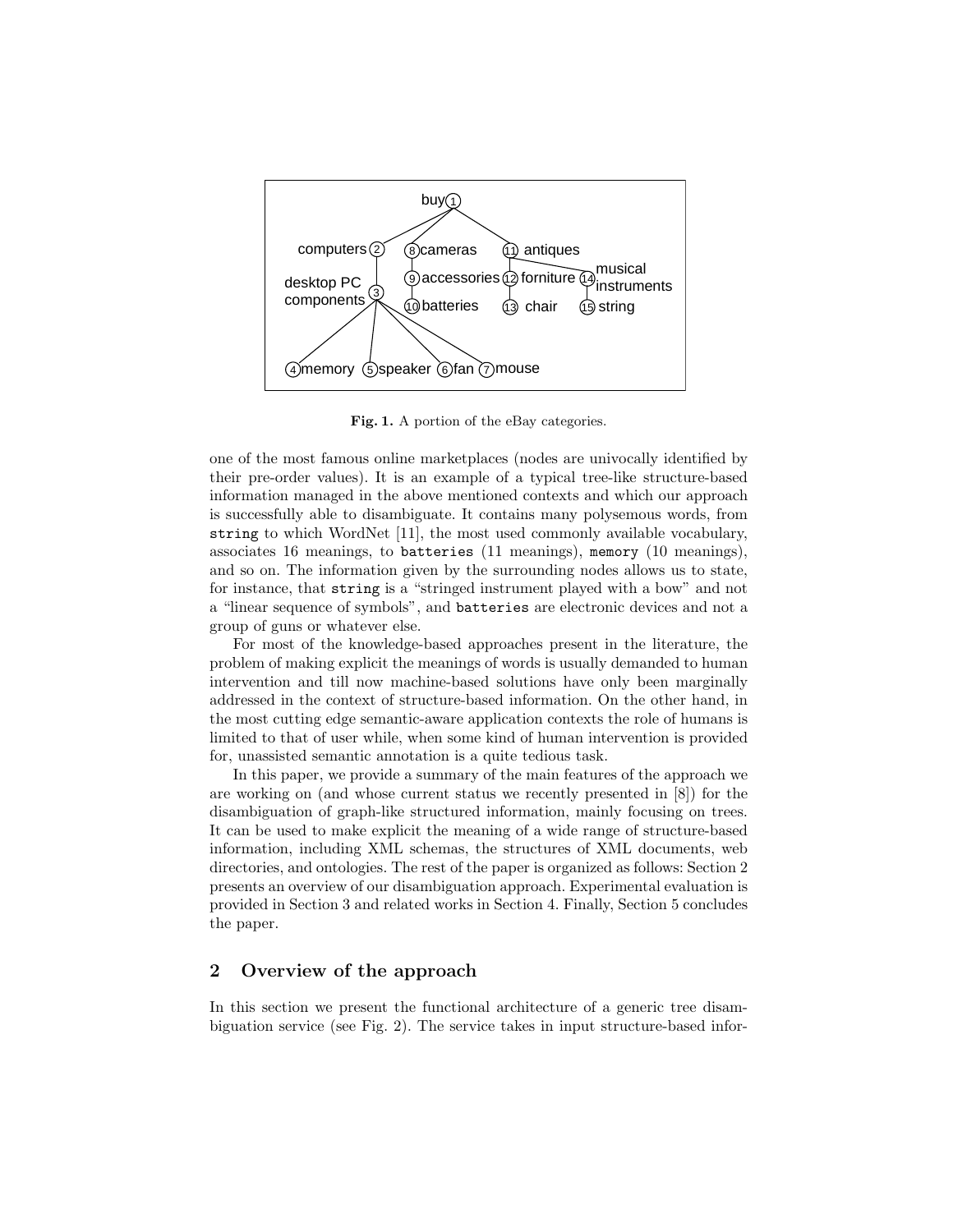

Fig. 2. The versatile structural disambiguation service.

mation like XML schemas, structures of XML documents and web directories and disambiguates the terms contained in each node's label using WordNet as external knowledge source. The outcome of the disambiguation process is a ranking of the plausible senses for each term. In this way, the system is able to support both the completely automatic semantic annotation whenever the top sense of the ranking is selected and the assisted one through a GUI that assists the user providing useful suggestions. The different components of the system are:

- Terms/Senses Selection component, which takes the label of each node N of the tree, extracts the contained terms (which can also be more than one as for instance desktop PC components of node 3 in Fig. 1) and associates each of these terms  $(t, N)$  with a list of senses  $Senses(t, N) = [s_1, s_2, \ldots, s_k]$ . In principle, such list is the complete list of senses provided by WordNet but it can also be a shrunk version suggested either by human or machine experts or as feedback of a previous disambiguation process.
- Graph Context Extraction component, which contextualizes each polysemous term  $(t, N)$  by extracting its *graph context* from the set of terms belonging to the reachable nodes. The nodes reachable by the term's node N are configurable by a crossing setting in which the maximum number of crossing and the allowed axes (ancestor/descendant/parent/child/sibling) are expressed. In the resulting graph context, each node is associated with a weight which is directly proportional to the term's closeness and which expresses its ability to influence the disambiguation.
- Context Expansion component, which expands the graph context with the nouns contained in the description and in the examples of each sense  $s$ in  $Senses(t, N)$  and produces an *expanded context*. It is particularly useful when the graph context provides too little information.
- **Term Disambiguation** component, which finally disambiguates each term  $(t, N)$  with the associated senses  $Senses(t, N)$  by using the previously extracted context. The result is a ranked version of  $Senses(t, N)$  where each sense  $s \in Senses(t, N)$  is associated with a confidence  $\phi(s)$  in choosing s as a sense of  $(t, N)$ .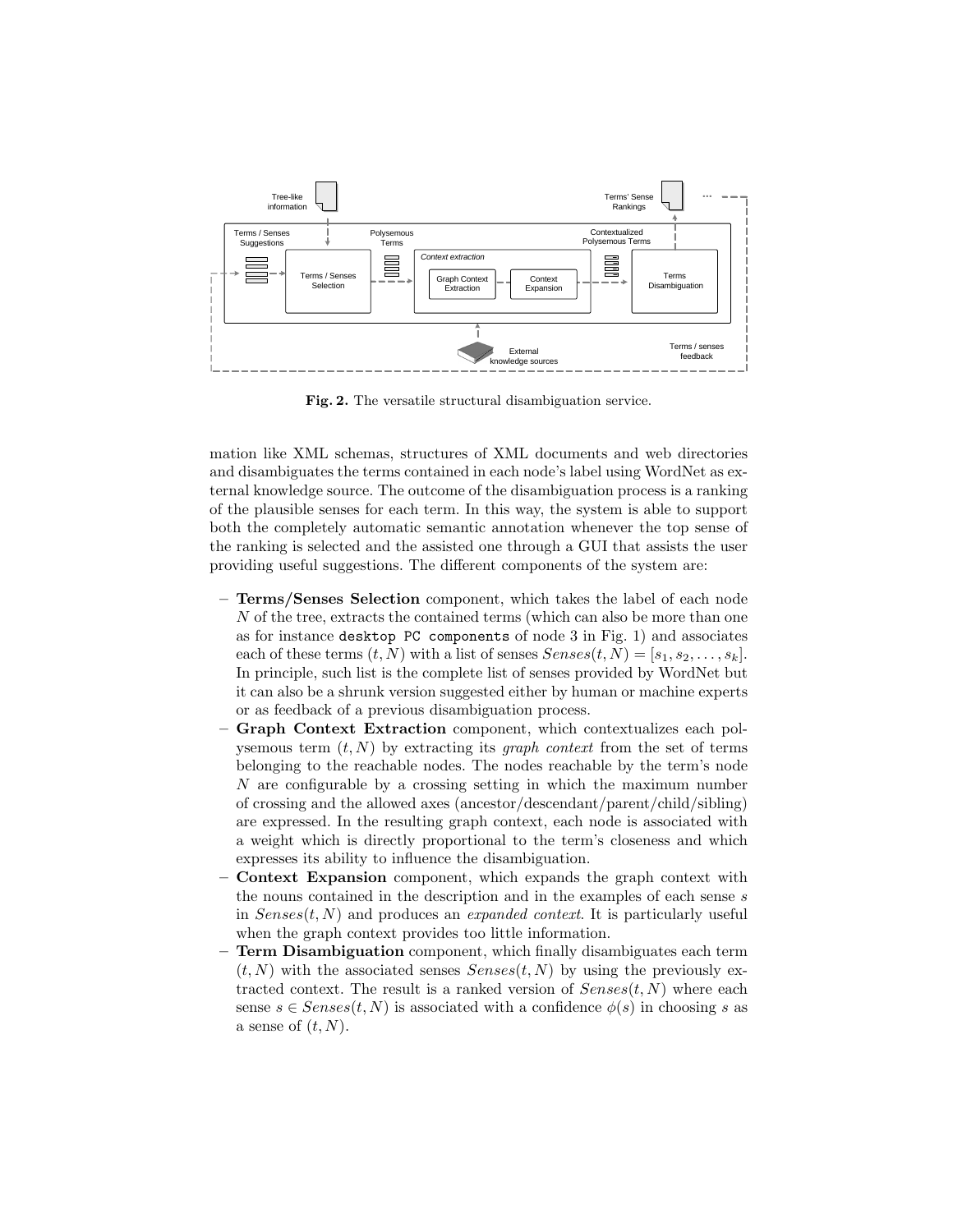The service can be also combined with an interactive and/or automated feedback to increase the quality of the disambiguation results.

The disambiguation algorithm we devised follows a relational information and knowledge-driven approach. Indeed, the context is not merely considered as a bag of words but other information such as their distance from the polysemous term to be disambiguated and semantic relations are also extracted. Moreover we use additional information provided by thesauri: The WordNet's hypernymy/hyponymy relationships among senses and the sense explanations and frequencies of use. The algorithm takes in input a term  $(t, N)$  to be disambiguated and produces a vector  $\phi$  of confidences in choosing each of the senses in  $Senses(t, N)$ . In particular, given  $Senses(t, N) = [s_1, s_2, \ldots, s_k]$ ,  $\phi[i]$  is the confidence in choosing  $s_i$  as sense of  $(t, N)$ . The senses showing the highest confidences will be the most recommended ones. The confidence vector  $\phi$  tunes two contributions:

- the contribution of the context (that is composed by the contribution of the graph context and that of expanded context)
- the contribution of the frequency of sense use in English language

The contribution of the context is based on the similarity between terms and relies on the hypernymy/hyponymy hierarchy of WordNet; the intuition is: the more similar two terms are, the more informative will be the most specific concept that subsumes them both (common hypernym). Our measure is derived from the one proposed in [5]:

$$
sim(t, t_c) = \begin{cases} -\ln \frac{len(t, t_c)}{2 \cdot H} & \text{if } \exists \text{ a common hypernymy} \\ 0 & \text{otherwise} \end{cases}
$$
(1)

where  $len(t, t_c)$  is the minimum among the number of links connecting each sense in  $Senses(t, N)$  and each sense in  $Senses(t_c, N_c)$  and H is the height of the hypernymy hierarchy (in WordNet it is 16). The graph context contribution is computed by exploiting the similarity between term  $t$  and terms  $t_c$  in the graph context using Eq. 1.

Beside the contribution of the graph context, also the expanded context can be exploited in the disambiguation process. In this case, the main objective is to quantify the semantic correlation between the terms in the graph context and the nouns contained in the explanation and in the examples of each sense s in  $Senses(t, N)$ . The last contribution exploits the frequency of use of the senses in English language by means of a decay function. In particular, WordNet orders its list of senses  $Senses(t, N)$  of each term t on the basis of the frequency of use (i.e. the first is the most common sense, etc.). We increment the confidence in choosing each sense s in  $Senses(t, N)$  in a way which is inversely proportional to its position. Such an adjustment attempts to emulate the common sense of a human in choosing the right meaning of a noun when the context gives little help. For an in-depth description of the disambiguation algorithm see [8].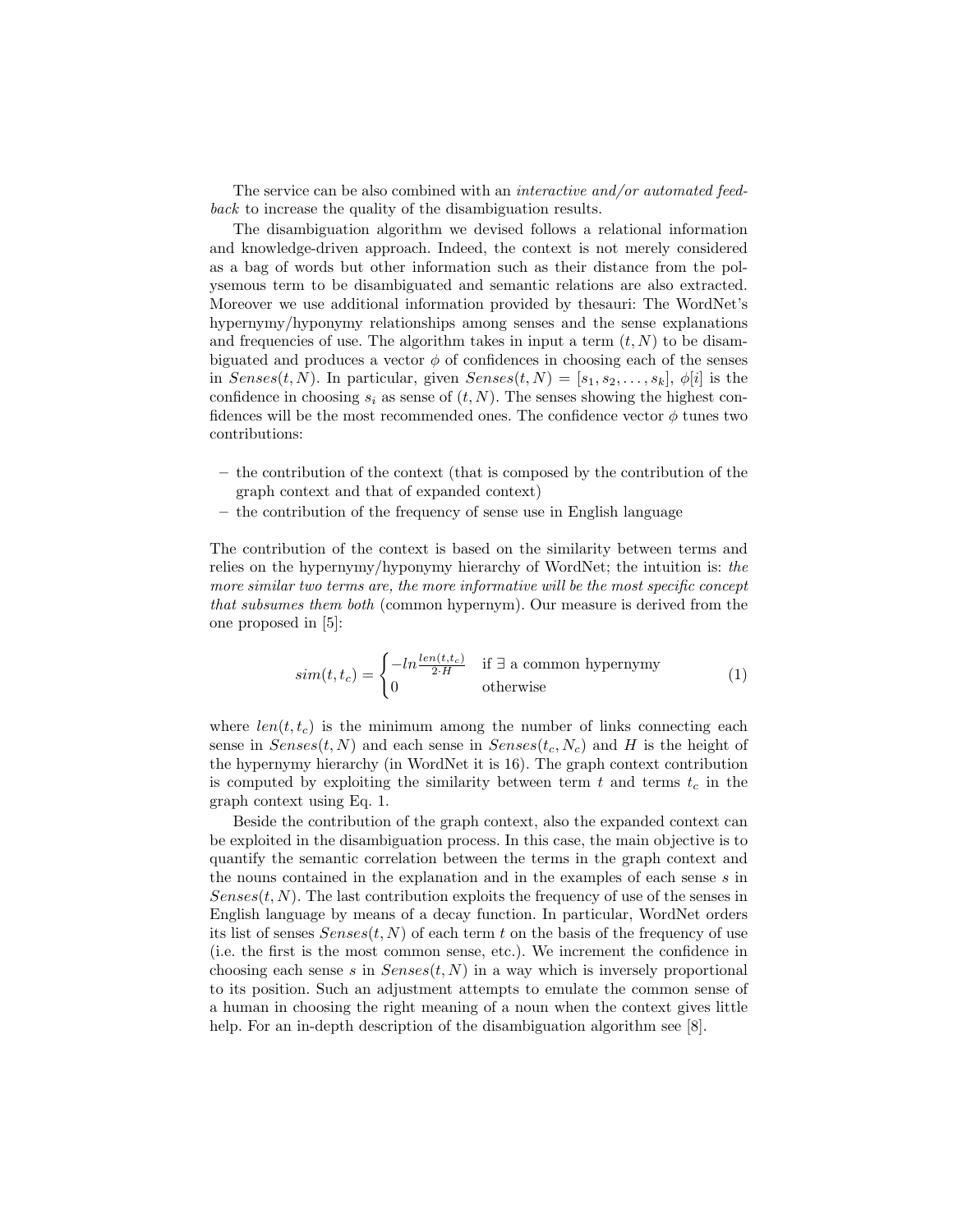

Fig. 3. Mean precision levels for the three groups

#### 3 Experimental evaluation

In this section we present the most important results of an actual implementation of our disambiguation approach. For further results see [8]. Tests were conceived in order to show the behavior of our disambiguation approach in different scenarios. In particular we tested 3 groups of trees characterized by 2 dimensions of interest: Specificity, indicating how much a tree is contextualized in a particular scope, and *polysemy*, expressing how much the terms are ambiguous [8]. Group1 is characterized by a low specificity and a polysemy which increases along with the level of the tree; it is the case of web directories in which we usually find very different categories under the same root and a low polysemy at low levels and high polysemy at the leaf level (i.e. eBay's catalog). Group2 is characterized by a high specificity and a high polysemy, as for instance in the structure of the IMDb repository (www.imdb.org). Finally, Group3 is characterized by a high specificity and a low polysemy and contains representative XML schemas, such as DBLP digital library schema.

In our experiments we evaluated the performances of our disambiguation algorithm mainly in terms of effectiveness. Traditionally, word sense disambiguation (wsd) algorithms are evaluated in terms of precision and recall figures [4]. Recall parameter is not considered because its computation is usually based on frequent repetitions of the same terms in different documents, and we are not interested in evaluating the wsd quality from a single term perspective.

The disambiguation algorithm has first been tested on the entire collection of trees using the default graph context: all the terms in the tree. Fig. 3 shows the precision results for the disambiguation of the three groups. Three contributions are presented: The graph context one (Graph), the expanded context one (Exp) and the combined one (Comb). In general, precision P is the mean of the number of terms correctly disambiguated divided by the number of terms in the trees of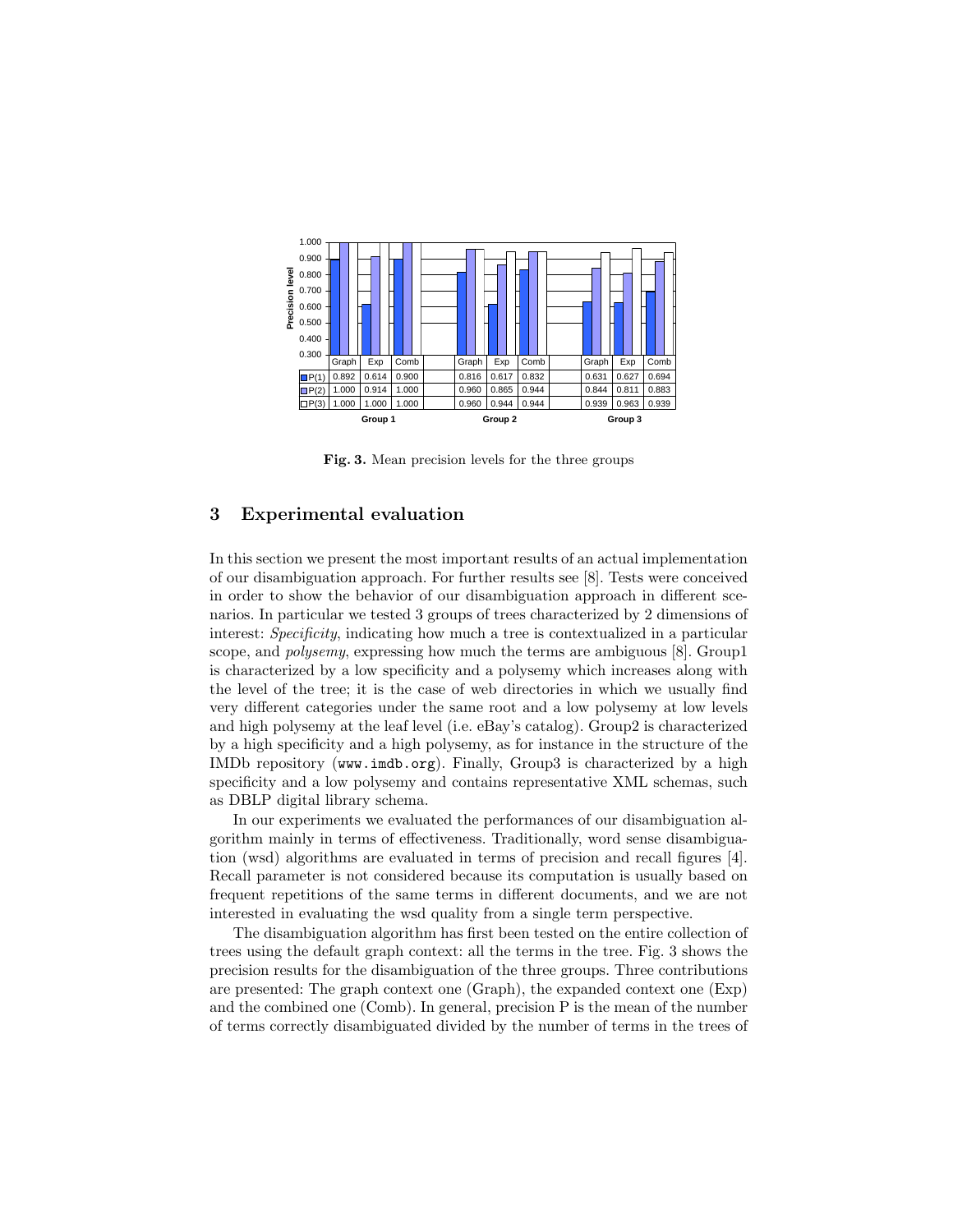each group. Since we have at our disposal complete ranking results, we compute precision  $P(M)$  at different levels of quality, by considering the results up to the first M ranks: For instance,  $P(1)$  will be the percentage of terms in which the correct senses are at the top position of the ranking. Combination of graph context and expanded context contributions produces good  $P(1)$  precision levels of 90% and of over 83% for groups Group1 and Group2, respectively. Precision results for Group3 are lower (nearly 70%), due to the higher number and to the higher similarity between the senses of the involved terms (see Table 1 in [8] for detailed features of the involves trees); even in this difficult settings, the results are quite encouraging, particularly if we notice that  $P(2)$  is above 88%. As to the effectiveness of the context expansion, notice that its contribution alone (Exp) is generally very near to the graph context one, particularly in the complex Group3 setting, meaning a good efficacy of this approach too; further, in all the three cases the combination of the two contributions (Comb) produces better results than each of the contributions alone. For instance, the term article of DBLP schema is erroneously disambiguated as "a separate section of a legal document" using only the graph context and as "nonfictional prose forming an independent part of a publication" using also the expanded context.

One of the major strengths of our system is the versatility of being able to choose the crossing setting that is best suited to the tree characteristics. For instance, when the crossing setting is made up of the whole tree, the term antique of Fig.1 is not disambiguated as "an old piece of furniture or decorative object", but as "an elderly man" due to the presence of terms like fan and speaker that could have the meaning of "persons" rather than "objects". Notice that, using the eBay tree, the combined precision  $P(1)$  raises from 88% to 94% for a selected setting involving only ancestors, descendants and siblings. This behavior is typical of trees that gather very heterogeneous concepts like web directories. On the other hand, only by using the whole tree as the crossing setting in trees that have a very particular scope, for instance an IMDb tree schema on movies, terms like episode and genre are correctly disambiguated whereas a restricted crossing setting made of only ancestors and descendants provides wrong results. The IMDb combined precision drops from nearly 88% to 80% when only ancestors and descendant terms are kept. For more detailed results about the disambiguation process with different crossing settings see [8].

In general, the performed tests demonstrate that most of the term's senses are correctly assigned straightforwardly with the disambiguation (the mean precision level on the tested trees is generally over 80% [8]). Such good performance is obtained even when the graph context provides too little information, as in generic bibliographic schemas, thanks to the context expansion feature. To get even better results the user could choose to refine them by performing successive disambiguation runs; for this purpose he/she is able to deactivate/activate the influence of the different senses of the available context words on the disambiguation process through the GUI. Further, the flexibility of our approach allows the user to benefit from a completely automated feedback, where the results of the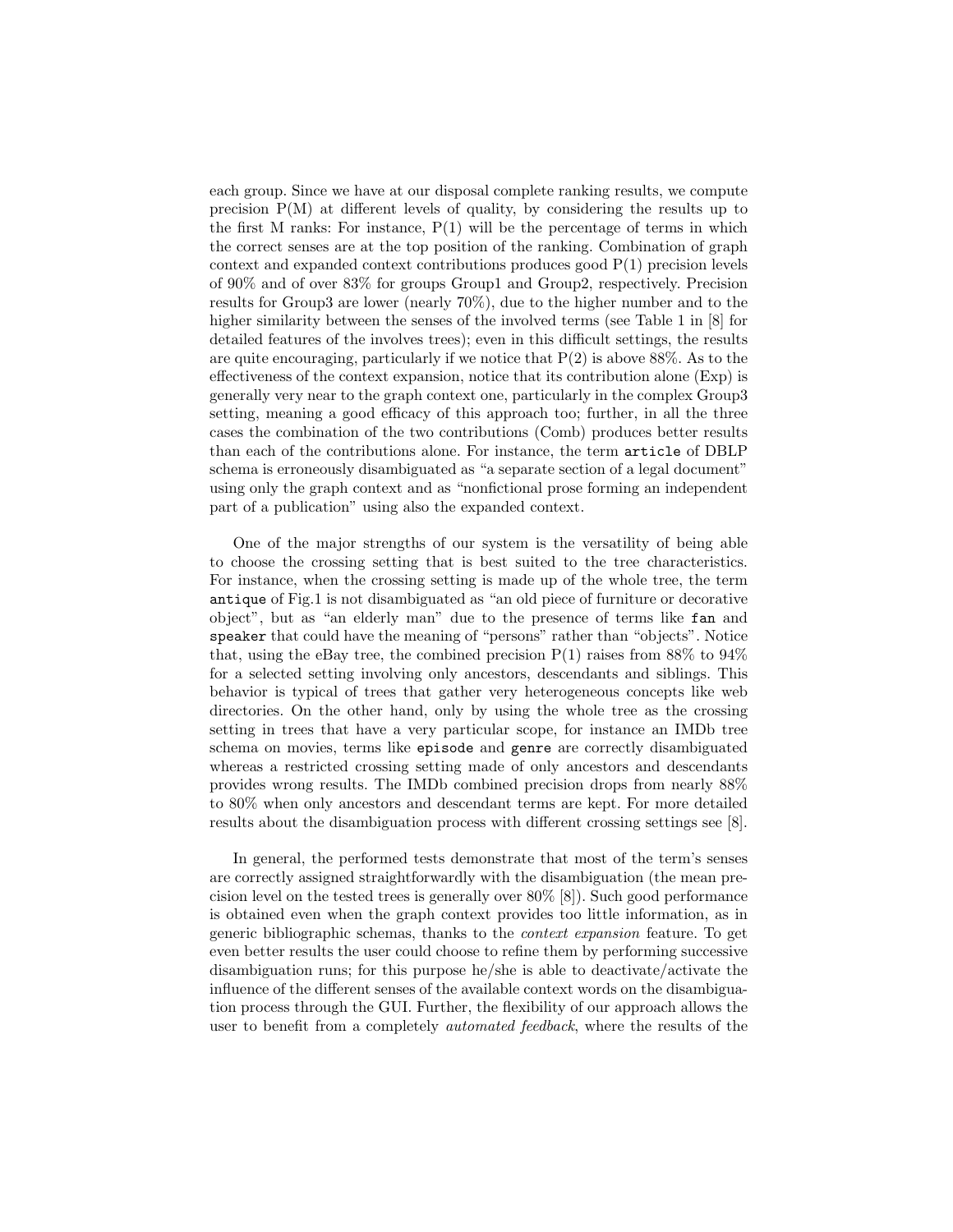first run are refined by automatically disabling the contributions of all but the top ranked X senses in the following runs.

# 4 Related work

Structural disambiguation is acknowledged as a very real and frequent problem for many semantic-aware applications. However, to our best knowledge, up to now it has only been partially considered in two contexts, schema matching and the XML data clustering, and few actual structural disambiguation approaches have recently been presented. In many schema matching approaches, the semantic closeness between nodes relies on syntactic approaches, such as simple string matching possibly considering its synonyms (e.g. [10, 7]). Also, a good number of statistical wsd approaches have been proposed in the matching context (e.g. [6]). However, they rely on additional data which may not always be available. As to the proper structural disambiguation approaches, in [13] the authors propose a technique for XML data clustering, where disambiguation is performed on the documents' tag names. The local context of a tag is captured as a bag of words containing the tag name itself, the textual content of the element and the text of the subordinate elements and then it is enlarged by including related words retrieved with WordNet. This context is then compared to the ones associated to the different WordNet senses of the term to be disambiguated by means of standard vector model techniques. In a similar scenario, the method proposed in [12] performs disambiguation by applying a shortest path algorithm on a weighted graph constructed on the terms in the path from each node to the root and on their related WordNet terms. For the graph construction, WordNet relations are navigated just one level. In a schema matching application, [2] presents a node disambiguation technique exploiting the hierarchical structure of a schema tree together with WordNet hierarchies. In order for this approach to be fully effective, the schema relations have to coincide, at least partially, with the WordNet ones.

Generalizing, our approach differs from the existing structural disambiguation approaches as it has not been conceived in a particular scenario but it is versatile enough to be applicable to different semantic-aware application contexts. It fully exploits the potentialities of the context of a node in a graph structure and its extraction is flexible enough to include relational information between the nodes and different kinds of relationships, such as ancestors, descendants or siblings. Further, we fully exploit WordNet hierarchies, and in particular the hypernym ones which are the most used for building effective relatedness measures between terms in free text wsd.

#### 5 Conclusion

Our main aim was to provide a significant improvement to the semantic-awareness of a wide range of knowledge-based applications. In conclusion, the effectiveness of our approach is quite encouraging and induces us to continue in this direction.